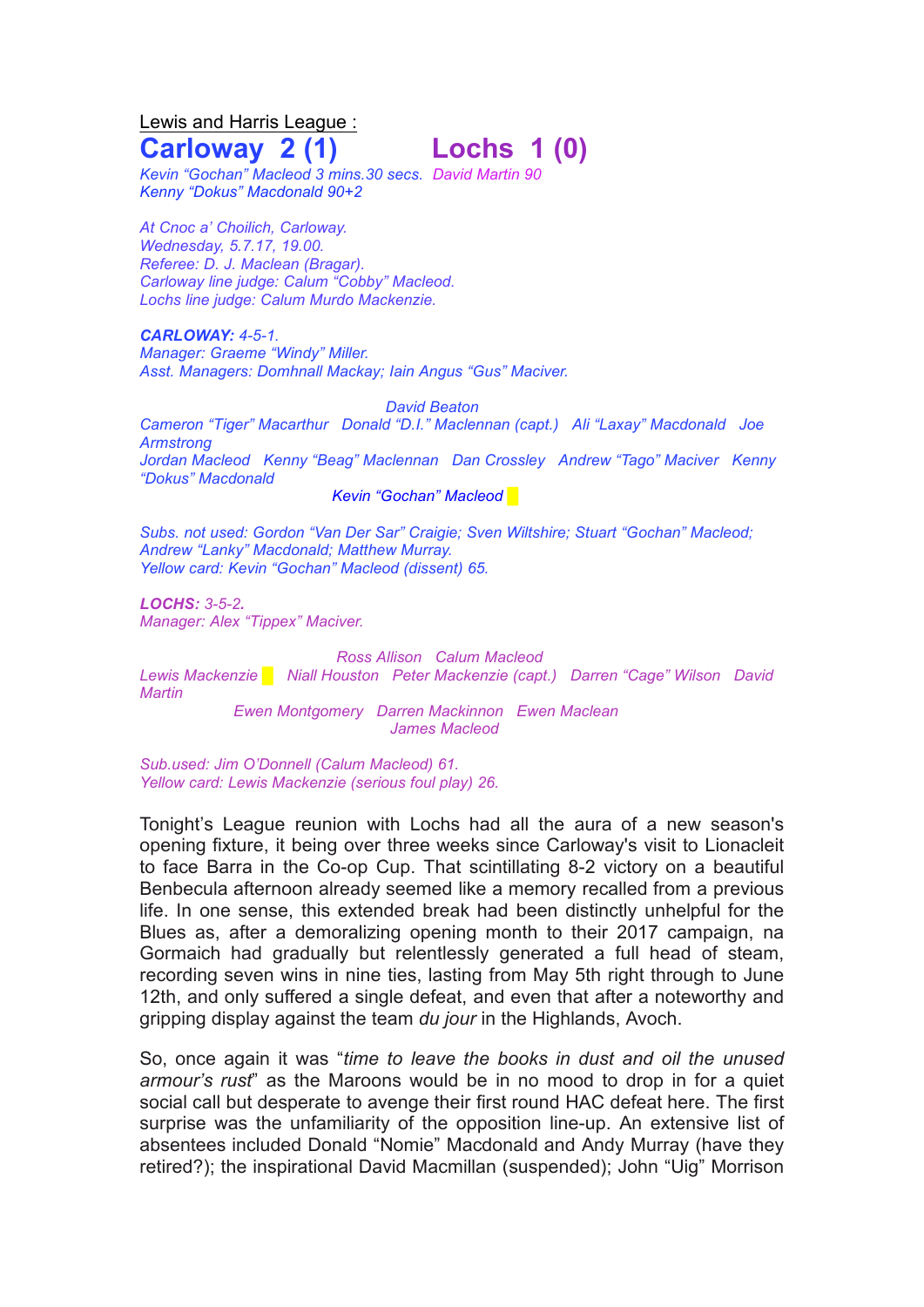(injured); Johnnie Smith; the Mackenzies, Robert and Peter "Robbie" (suspended), and so on. Angie Campbell, of course, was out for the season. However, one pleasant positive was the astonishing re-appearance of all-time great, David Martin, at wing-back for the Lochies. How long since he last graced Cnoc a' Choilich?

Carloway sorely missed the iconic Archie "Statto" MacDonald, the Uibhisteach also side-lined for the season after that nasty collision with Eachainn Miller in Benbecula; the ineligible Eachainn himself; and their captain, Domhnall Mackay, at "Christy's" wedding in Malta. Gordon "Tago" Macdonald, Callum "Beag" Mackay, and Ben Smith were also unavailable, but good news arrived in the form of returns for David Beaton in goal, Ali "Laxay" Macdonald in central defence, and the explosive Kevin "Gochan" Macleod up front.

An added significance to tonight's League fixture was that na Gormaich were no longer title outsiders. As a result of victory over United last month on the 12th, and the Siarachs' unexpected draw at Col Uarach, the Blues were now serious League contenders, being only four points off the leaders with a game in hand. With the four "big boys" (!!!) squaring up tonight - Carloway v. Lochs and Point v. Westside - there was plenty at stake!

The old enemies had hardly inflicted serious pain on each others' shins before the home side shot into the lead, courtesy of the sweetest of moves. The power of "*up-for-it*" "Tago" won the ball in the centre circle, allowing Crossley to burst forward into the Maroons' half. His early diagonal left found "Dokus" lurking towards the touch-line, midway within the Lochs' half. He invited Martin towards him, before switching rapidly past him down the line. Twenty metres from the bye-line, he unleashed a perfect Martin Peters, high across the retreating Mackinnon and Montgomery towards "Gochan", 12 metres out and unmarked by the far post. It was in classic "*will I / won't I?*" goalkeeper territory, but as Macleod chose to stay, "Gochan" waited patiently for the ball's arrival before nodding it calmly, just inside the helpless keeper's left-hand post (**1-0**). Not spectacular, but beautifully created, delivered, and taken.

Naturally, this fired the Blues up and for the opening half-hour they came at the visitors confidently. The power and aggression of "Tago" dominated the centre, the pace of Macleod tested Montgomery on the right, and the unpredictability of "Gochan" posed repeated problems up front for Mackinnon, but it was the surging pace and creativity of Crossley which engineered the openings. In 7 minutes the ball again was shifted diagonally left towards "Gochan", 22 metres from goal. Maclean seemed to intercept, before a notso-sly but unpunished shove in the back by Macleod allowed him to receive the ball and instantly dispatch a cracking right-footer high towards Macleod's right. However, the Lochs man chose to demonstrate why he is the best goalminder on the islands by somehow getting outstretched left fingertips to the ball to tip it over.

The "Dokus" corner from the left was met by "Gochan", 12 metres from goal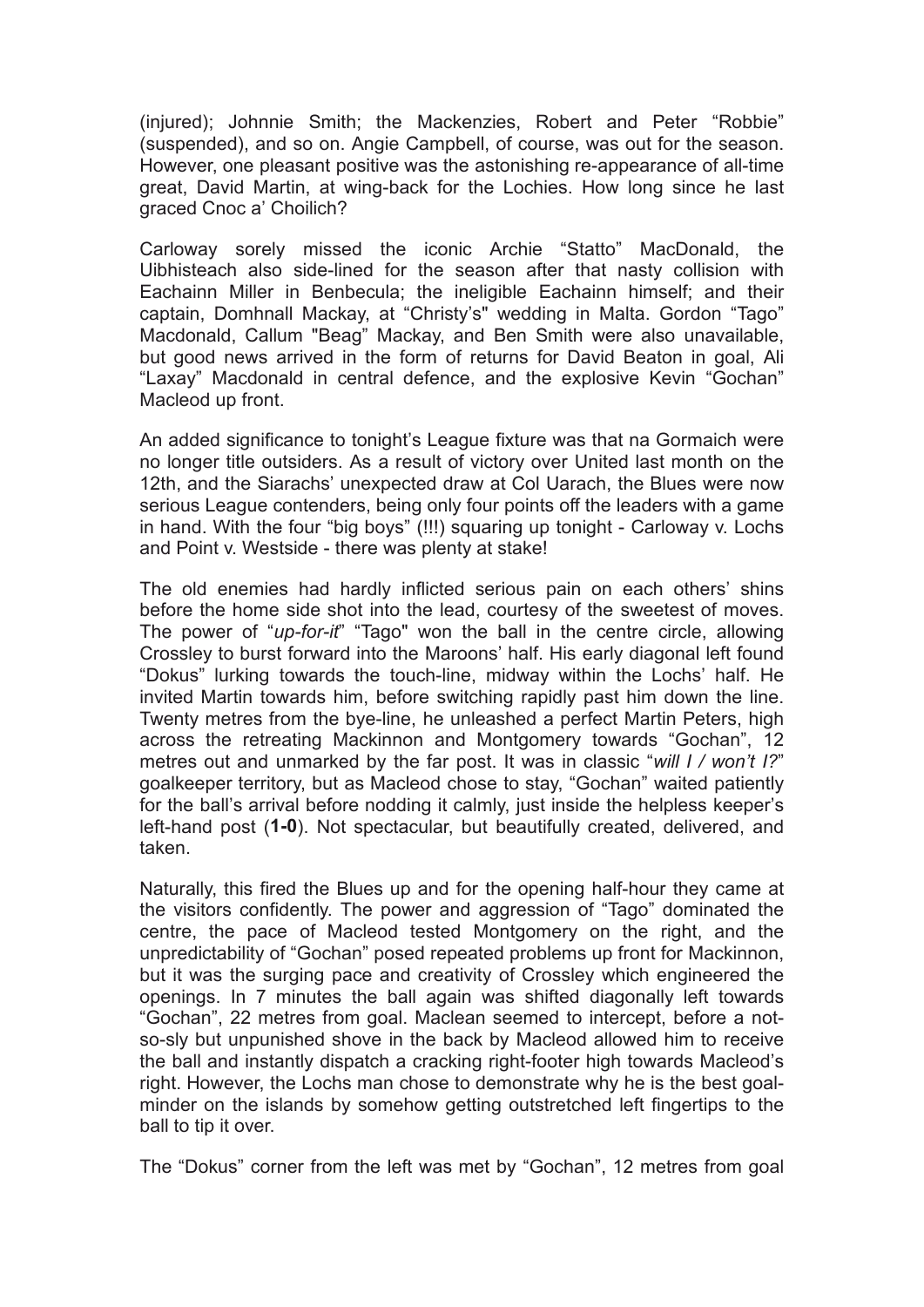close to the near post, but his glancing header powered on to the central bar, before a defender's boot helped it all the way to Garynahine. Four minutes later an enticing "Dokus" free-kick, 22 metres from the bye-line, on the right touchline, descended into a fighting scrum around the Lochs' penalty spot, ping-ponged around for a few moments, and then was blocked outwards and cleared downfield by Houston.

Gradually, Houston and the Mackenzies managed to contain na Gormaich's forward push through the centre, despite Jordan Macleod repeatedly testing Montgomery on the right, and threatened on the half-hour down their left through Mackenzie. His low cut-back from the bye-line reached Allison, 20 metres from goal by the near post, but his attempted conversion whizzed well over the bar. In 36 minutes the men from Leurbost came even closer, when another corner from the Lochs' left came over high, 12 metres out. Amazingly, the ball flew untouched across the face of goal but Armstrong reacted swiftly to meet it and reverse-head it clear by the far post.

A minute later Houston and the Mackenzies engineered another break on the left but Lewis Mac.'s whipped-in low cross from almost the bye-line broke out off "Tiger" to Allison, 20 metres from goal by the near post. However, his hasty right-foot stab flew high and wide of Beaton's left-hand junction of bar and post.

In 40 minutes Lochs had their best chance of the half (or did they?) when Martin, on the right centre line, played the ball forward down the right. The squared high cross was headed out by Armstrong by the near post but Houston (?) met the ball 12 metres from goal by the near post and clubbed a bouncing right-footer back in to Beaton's right. Fortunately, for the Blues, "Tiger" was on hand, a foot from the goal-line, to boot clear what looked like a certain goal. However, the flag was up and Carloway were awarded a freekick a couple of metres from their goal. So? Offside, or what? Presumably the "goal" wouldn't have counted.

## **Half-time: Carloway 1 Lochs 0**

Carloway must have regretted not establishing more daylight between the teams in their opening 30 minutes of dominance and clearly needed to rediscover the cohesive power and momentum they had exhibited in the first half-hour, though, understandably, it would be beyond any team, even fulltimers, to maintain that standard of pace and aggression for 90 minutes.

Lochs had weathered the storm, Mackinnon, Peter Mac, and Houston, with assistance from Martin and Lewis Mac., digging in eventually to stem the flow and must have considered themselves unlucky not to equalize, going in to the interval.

In 56 minutes Mackinnon tried his luck from midway within the Carloway centre but his free-kick travelled a couple of metres over the bar. Then, on the hour, another glorious chance to kill it arrived for the Blues. As Lochs pressed, Kenny "Beag" won the ball midway within his own half, then sent a high breaker forward over their high back-line. The pace of "Gochan" allowed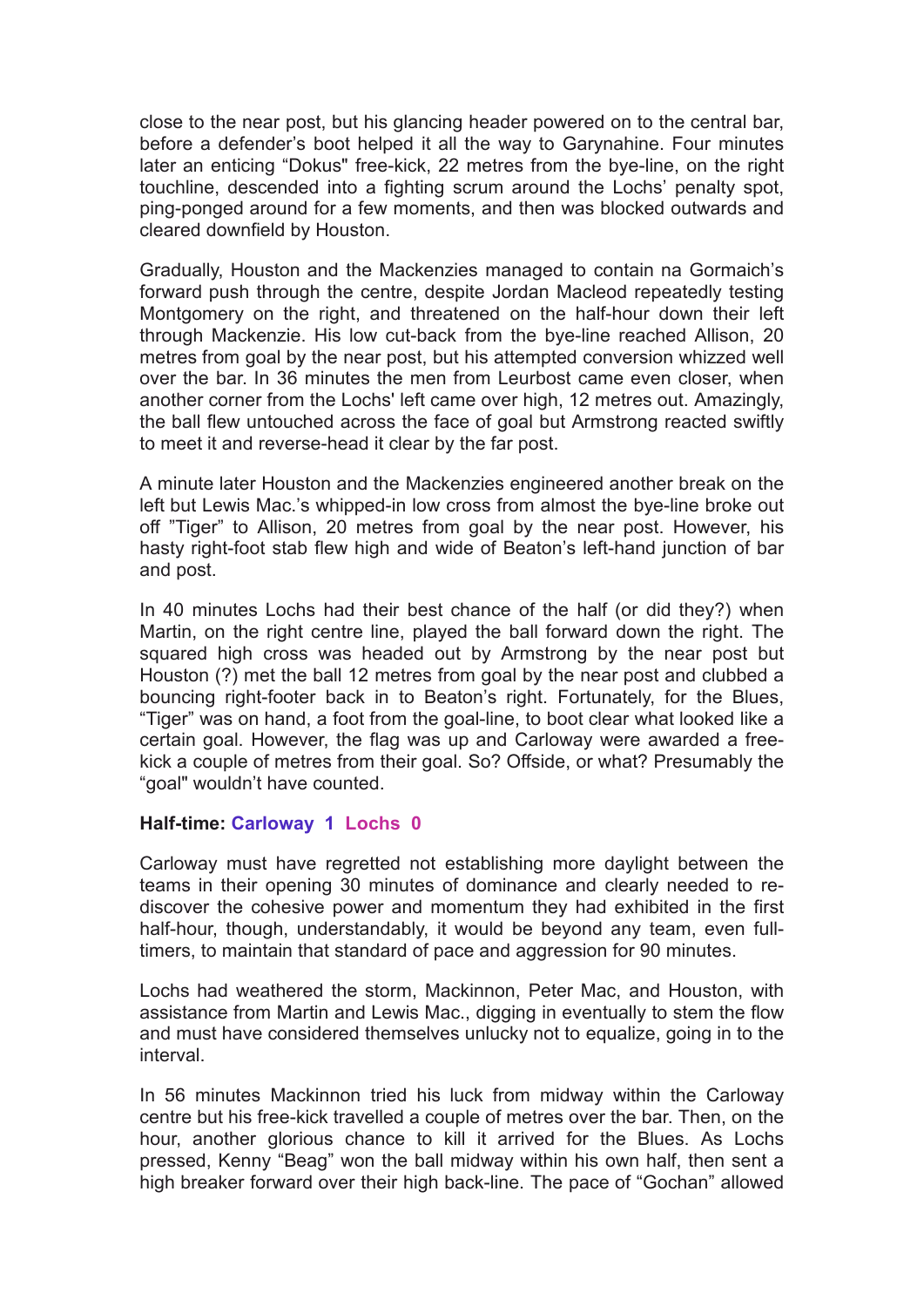him to burst forward in pursuit and into the box. Macleod was out like lightning to dive at his feet, but the ace striker managed to drag the ball past the keeper to his right, but as he went to convert into the empty goal, Maclean arrived from nowhere to slide in and knock the ball for a corner.

Six minutes later a throw-in by Carloway's left corner flag came square to Lewis Mac. and he nodded the ball straight back to Martin, lurking 12 metres out from the Blues' left-hand post. However, he had to stretch to connect and his left-footer curled harmlessly past.

The pattern of the first half seemed to be re-occurring, though a final flourish from the Blues almost killed the contest. In 70 minutes a "Dokus" corner on the left broke outwards in the centre off a ruck of players to "Pongo", just inside the Maroons' box, but his instant left-foot drive flashed a foot wide of Macleod's left-hand junction of bar and post. Two minutes later a whirlwind break out of their own half saw Crossley and Kenny "Beag" combine to send a glorious Macilroy splitter, between Mackinnon and Montgomery, for Macleod to out-pace the line and move into and across to the left of the Lochs box. Sixteen metres from goal he checked and as the Lochs defence converged on him, he laid the ball perfectly square to his right to the supporting, unmarked "Gochan". However, unfortunately the hit man had too much time to think about his chance, went for power, and pulled a grinding right-foot daisy-cutter yards wide of Macleod's right-hand post.

As Carloway appeared to sink even further back, deciding to hold what they had and go for the odd lightning break, it soon was Crossley's turn to go off on a trademark dribbling race, which took him beyond several defenders and into the left of the Lochs' box. He then slipped the ball square to his right to "Gochan", but a covering Mackinnon managed to shoot back to intercept and whip the ball away for a corner.

Then, just as the Blues thought everything was hunky-dory-three points-full, a Lochs corner on their right reached Martin by the far post, and his downwards header forced its way off Beaton's hands and into the right corner of the Blues' net (**1-1**).

And that was it, everyone probably thought, an evenly-fought and hardearned draw, until a Jordan Macleod corner on the Carloway right came over, deep into added-on time. Again the ball was knocked out high from the centre and again "Pongo" met it, this time with a right-foot drive deep into Macleod's right-hand corner box. The daisy-cutter seemed goal-bound but Macleod seemed to have saved the Maroons a point by getting down brilliantly to push the ball away to his right. However, the hovering "Dokus" was first to the rebound and rammed home the 122nd goal of his career into the unguarded net (**2-1**).

## **Full-time: Carloway 2 (1) Lochs 1 (0)**

It's not often that Carloway defeat Lochs three times in the one season (in the League, 3-2 at Creagan Dubh; twice at Cnoc a' Choilich, 2-1 tonight, and 1-0 in the HAC Round 1 on May 12th). It certainly has been 270 minutes of hard